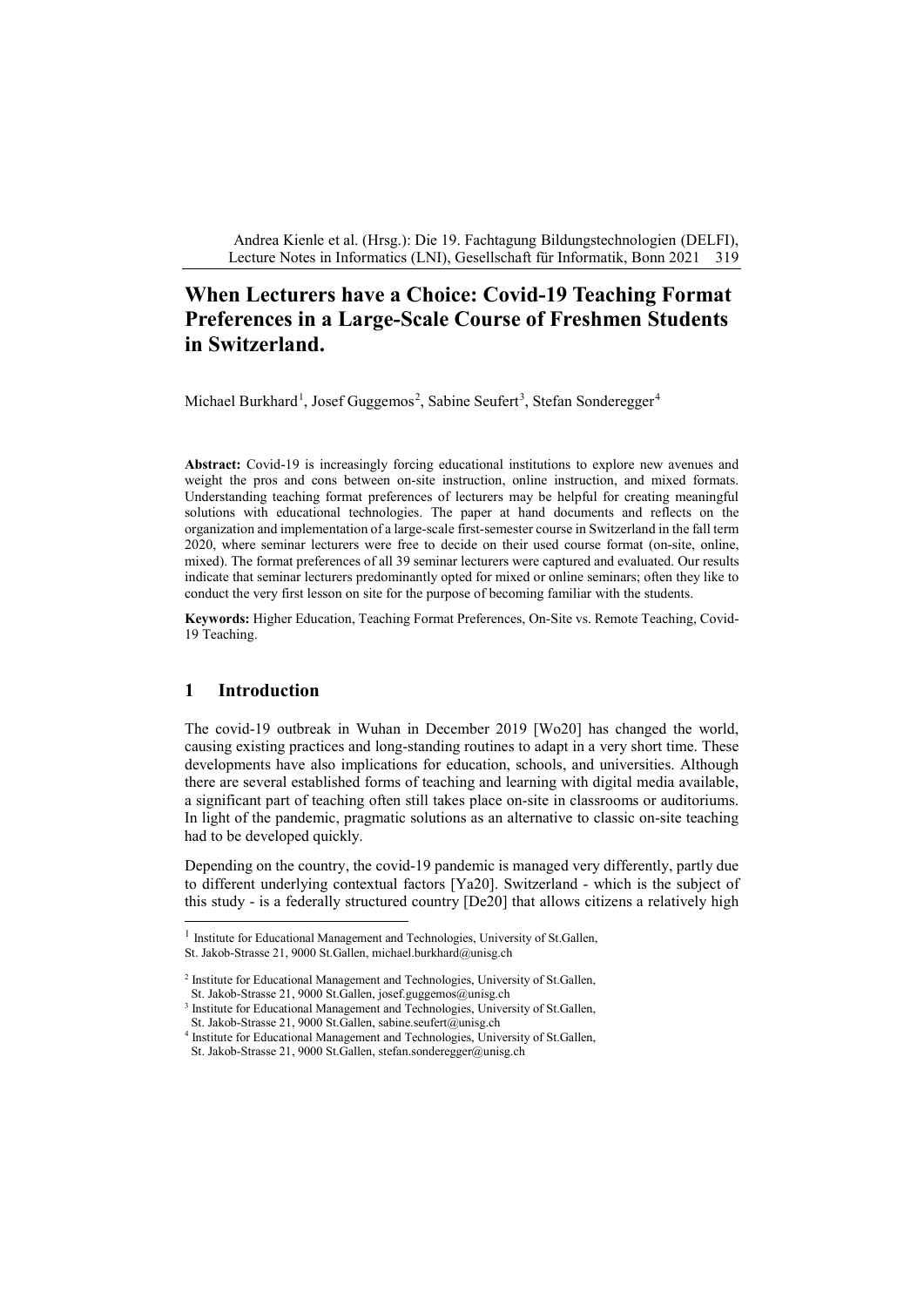#### 320 Michael Burkhard et al.

degree of freedom in dealing with the pandemic and relies on personal responsibility. Against this backdrop, lecturers can decide for themselves in some cases whether to conduct their lessons on-site or online in a digital format (e.g., in formats with relatively small groups). Mixed formats as a combination of on-site and online teaching may also be possible. However, they face benefits and challenges [Va07]. Lecturers have to weigh the benefits of on-site (e.g., better informal exchange) and online teaching (e.g., no need to wear masks, no commuting) against each other and find a solution that works for them as well as for the students.

The circumstances described above apply to our large-scale first-semester course "Introduction to Academic Writing" at the University of St.Gallen in the fall term 2020. Asthe course administration, we were free to design the teaching format (on-site vs. online vs. mixed) for the fall term and decided to let the lecturers choose from a predetermined set of possible teaching formats. Through this paper, we aim to document our practice experiences and answer the following two questions:

- *How can a large-scale course during a pandemic take place?*
- *What preferences do lecturers have regarding the course format (on-site, online, mixed)?*

The objectives of the paper at hand are, therefore, twofold:

- Documentation of the situation at the outset, the decision-making process, and the steps of implementation that were relevant in the design of the possible course formats, with the aim of identifying good-practice recommendations and guidelines for future implementation of similar course formats;
- Identification and analysis of course format preferences of lecturers who participated in our course, with the aim of obtaining a better understanding of their individual needs and expectations, as a prerequisite for creating meaningful solutions supported by educational technologies.

To this end, the paper is structured as follows: Section 2 provides a brief overview of the first-semester course "Introduction to Academic Writing" and explains our design of the teaching formats. Section 3 illustrates potential benefits and downsides of the different teaching formats and reports on the chosen teaching format of lecturers. Section 4 concludes with some final remarks.

# **2 Context**

#### **2.1 Course: Introduction to Academic Writing**

The large-scale first-semester course "Introduction to academic writing" (IAW) is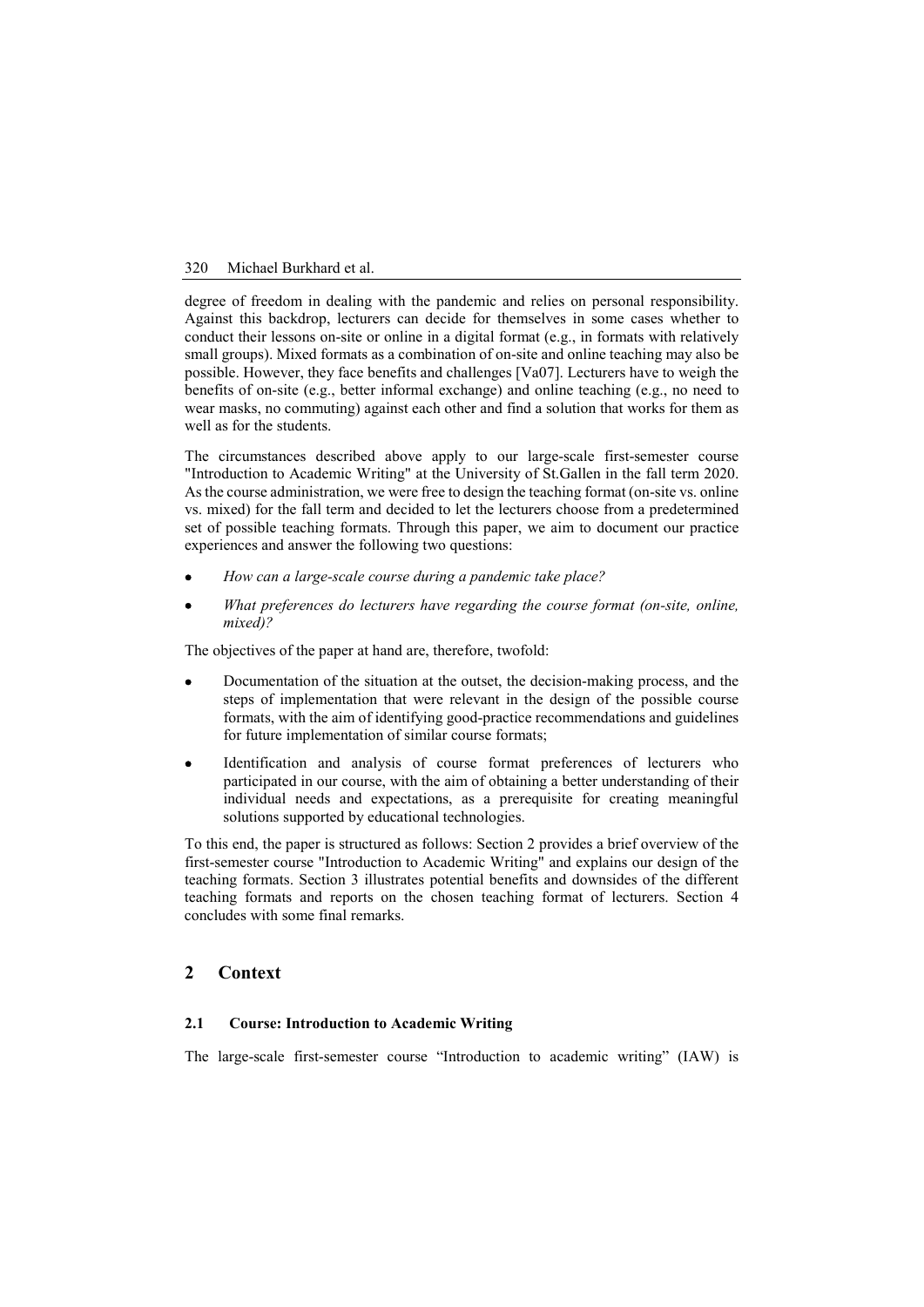mandatory for all 1730 freshmen at the University of St.Gallen. During the course, students learn necessary skills for writing their own scientific paper (e.g., finding and narrowing down a topic; conducting literature research). After a first kick-off lecture, students engage in smaller groups during six seminars and finally have to write a scientific paper as an examination. Seminar groups typically have a size between 20 and 30 people and are taught by a seminar lecturer (usually on-site on campus).

The course has an English track (528 students, 24 groups, 14 lecturers) and a German one (1202 students, 48 groups, 25 lecturers). Several of the lecturers teach two groups. Apart from the language, the course content and course materials are standardized and, hence, similar across all seminar groups. Most of the 39 well-trained and qualified seminar lecturers hold a PhD and have been teaching the course for several years.

Due to the covid-19 situation in Switzerland at that time (see [Fe21]), the permitted capacity for most classrooms has been reduced by the university administration by the factor of two in order to ensure a safety distance of 1.5 meters during lessons. Teaching on-site was still possible, but only in half classes (45 minutes per half class, instead of 90 minutes for the full class).

### **2.2 Course: Design of the Teaching Formats**

University administration left it open as to whether courses should be conducted on-site or online in the fall term 2020. Where appropriate and possible, however, the university administration encouraged the use of on-site seminars. In this case, a switch to an entirely online version of the course at any time had to be ensured. The university administration provided a detailed "Covid-19 code of conduct" and compliance to this code of conduct was the top priority at all times.

The aim was to take into account the individual lecturers' preferences (on-site vs. online vs. mixed) and life situations (e.g., belonging to a covid-19 risk group) while at the same time providing certain guidelines to ensure covid-19-compliant and high-quality seminars. In light of this, we allowed seminar lecturers to choose from the following three options:

First, lecturers could conduct all six seminars on-site, but due to room-restrictions in halfclasses of only about 10-15 people. This means that for each half class, only half the time of the lesson (45 instead of 90 minutes) is available and students are instructed to solve exercises in advance. Students can find all relevant exercises and documents on the learning management system of our university. During the class, the focus can then be placed on coaching and discussing the solutions of the exercises. Lecturers are required to fill in attendance lists for possible contact tracing and to ensure that the minimum distance of 1.5 meters is maintained as well as that all persons wear protective masks before, during and after lecture.

Second, lecturers could conduct all six seminars online via Zoom. In this case, the halfclass setting described above could be replaced by break-out-groups if necessary. As mutual individual feedback and coaching is an important part of the seminar, smaller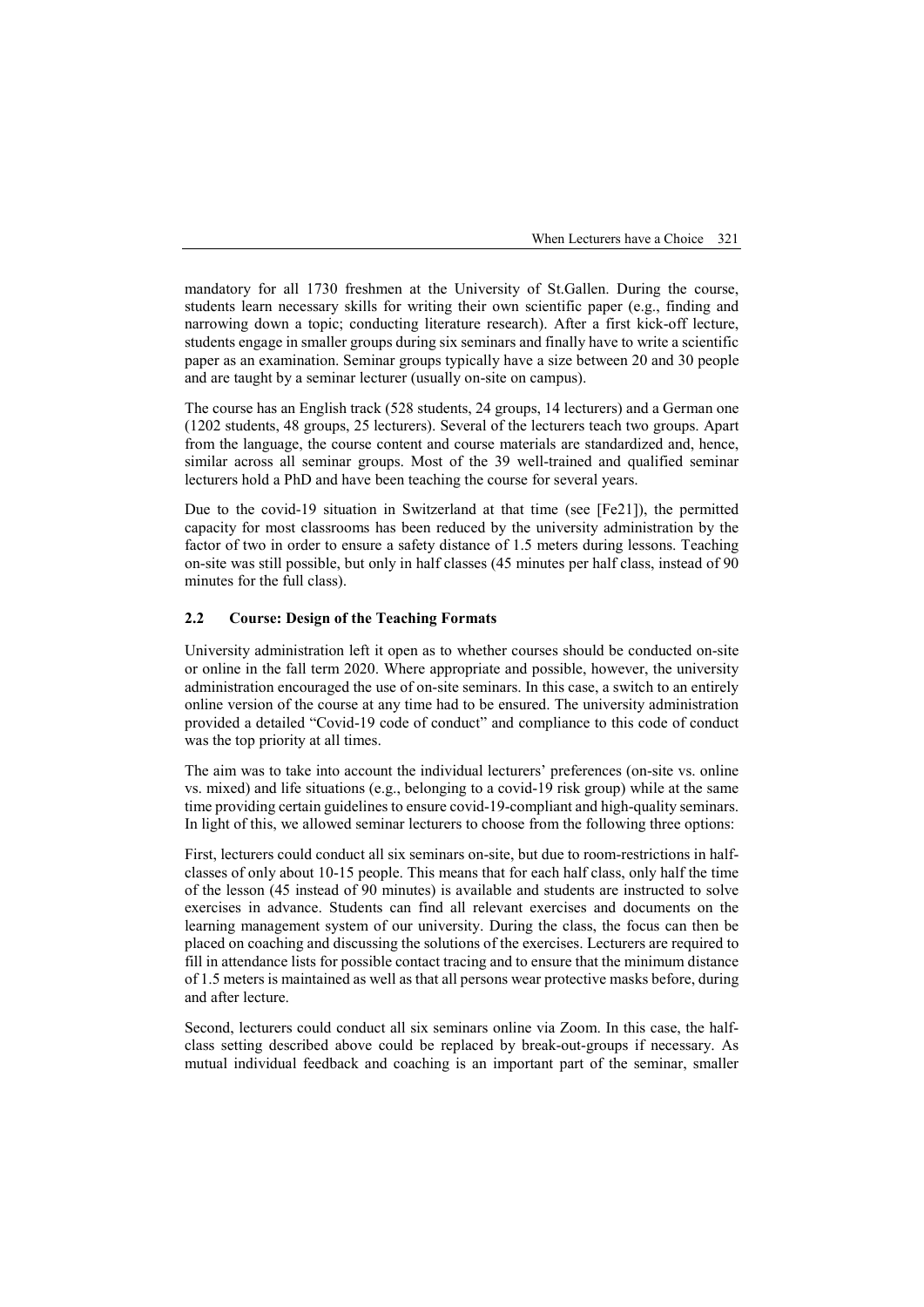#### 322 Michael Burkhard et al.

subgroups can sometimes be useful. We chose Zoom as our preferred tool, because Zoom had been already frequently used at the University of St.Gallen and is integrated in the learning management system.

Third, lecturers could conduct the seminars in a mixed format of their choice (some seminars on-site, some via Zoom). For example, lecturers could carry out the first seminar on-site on campus (e.g., to get to know each other) and then do the other five seminars online via Zoom. Any combination – from five seminars on-site and one via Zoom (5/1), to one seminar on-site and five via Zoom  $(1/5)$  – was allowed.

# **3 Chosen Teaching Formats of Lecturers**

At an online workshop with the lecturers prior to the start of the fall term in September 2020, the potential benefits and downsides of the different teaching formats were discussed together with all lecturers. Tab. 1 illustrates the perceived benefits and downfalls from the view of the lecturers. After the discussion, the lecturers chose their preferred format. If necessary, the chosen teaching format could also be changed during the fall term (after consultation with the course administration). If the University of St.Gallen had to implement new directives due to the covid-19 pandemic, all seminars would have been conducted online via Zoom.

<span id="page-3-0"></span>

| <b>Teaching Formats</b>    | On-site $(6/0)$                                                                                                                                    | Mixed $(5/1-1/5)$                                                                                                                                                 | Online $(0/6)$                                                                                                                                           |                 |     |
|----------------------------|----------------------------------------------------------------------------------------------------------------------------------------------------|-------------------------------------------------------------------------------------------------------------------------------------------------------------------|----------------------------------------------------------------------------------------------------------------------------------------------------------|-----------------|-----|
| Perceived Benefits         | Lessons (almost) as<br>before; classroom-<br>interactivity $\&$<br>informal<br>conversations; No<br>technical<br>implementation via<br>Zoom needed | Combination of<br>the benefits of on-<br>site and online-<br>seminars                                                                                             | Exploring new ways<br>of teaching; ensuring<br>that no contagions can<br>take place; no<br>consideration of<br>pandemic aspects<br>(e.g., to wear masks) |                 |     |
| <b>Perceived Downsides</b> | Compliance to<br>pandemic guidelines<br>(e.g., to wear masks,<br>maintain attendance<br>list)                                                      | Additional burden<br>due to<br>implementation of<br>technical (e.g.,<br>Zoom) as well as<br>pandemic aspects<br>(e.g., compliance<br>with pandemic<br>guidelines) | Technical aspects (use<br>of Zoom); limited<br>interactivity                                                                                             |                 |     |
| Lecturers (Number)         | 9                                                                                                                                                  | 13                                                                                                                                                                | 17                                                                                                                                                       | 9               | 17  |
| Lecturers (Proportion)     | 23%                                                                                                                                                | 33%                                                                                                                                                               | 44%                                                                                                                                                      | 23 <sup>%</sup> | 44% |

Tab. 1: Chosen teaching formats for the six seminars at the beginning of the fall term.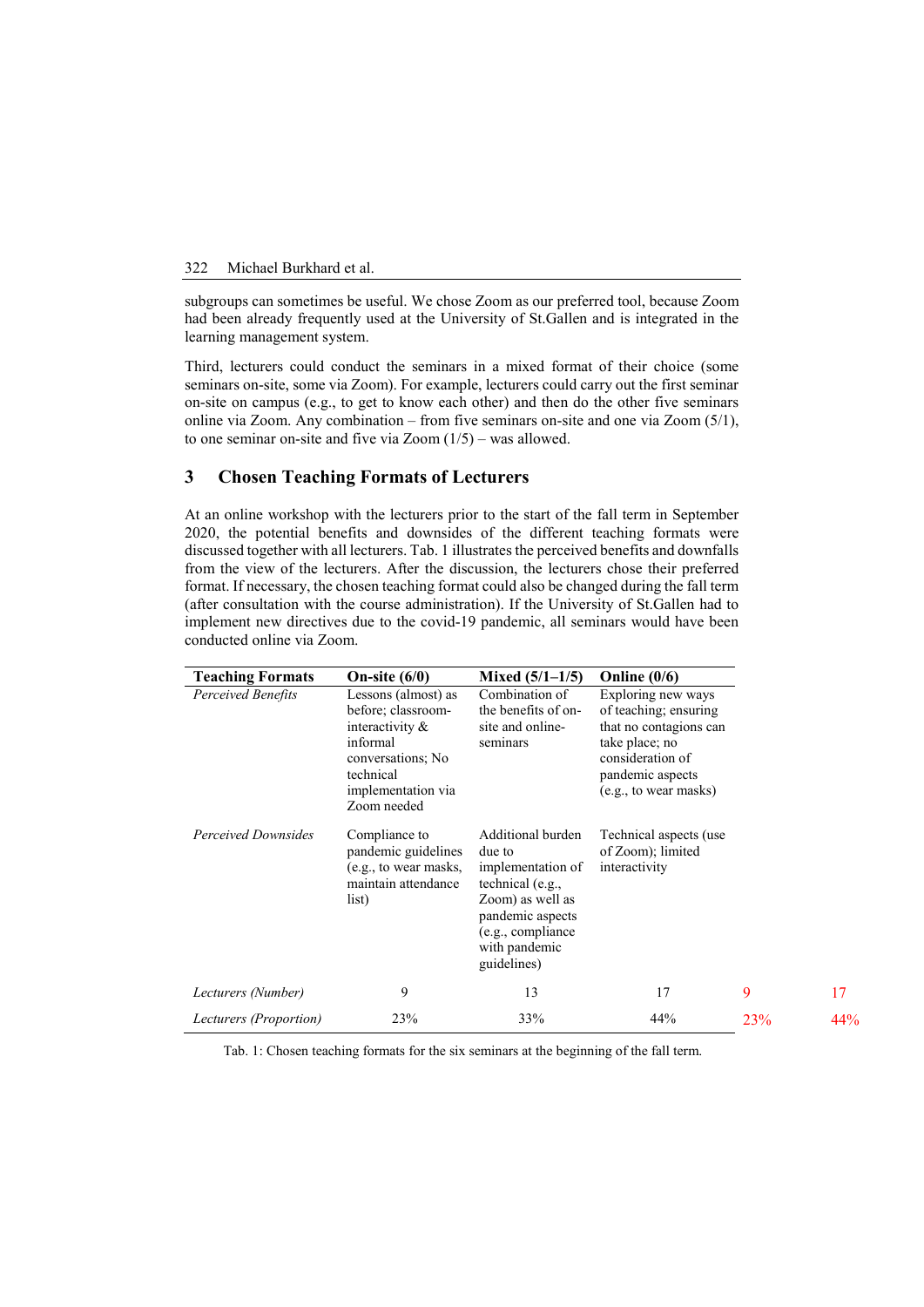Tab. 1 gives also an overview of the teaching formats used by the 39 lecturers. As we can see in Tab. 1, 23% of the lecturers chose teaching on-site, 44% chose teaching online via zoom and 33% chose a mixed format. For mixed formats, three different variations of execution have emerged: The mixed- $3/3$  format (n=1), where the 1st, 4th and 6th seminar was conducted on site (3 on-site, 3 online), the mixed-2/4 format (n=3), where either the 1st and the 2nd or the 1st and the 6th seminar was conducted on-site (2 on-site, 4 online), and the mixed- $1/5$  format (n=9), where only the 1st seminar was conducted on-site (1 onsite, 5 online).

The most popular mixed format was the 1/5 format, chosen by 23% of all lecturers. It was considered a good compromise to get to know the students in person first and then do the other five seminars online. These findings seem to be in line with [WL12] who point out that meetings on-site are an important success factor at least in terms of "higher perceived presence and satisfaction" (p. 390).

During the fall term, a few minor adjustments regarding their course format were made from the side of the lecturers. Three lecturers, who originally indicated they would conduct classes purely via Zoom, switched to a mixed format over the course of the semester. They argued that they could make their classes more interactive on-site. Three lecturers switched their classes completely to online during the fall term due to the worsening pandemic (e.g., students had to go into quarantine).

All other course formats could be carried out as planned. The percentage of on-site seminars was relatively high at the beginning of the fall term (1st seminar class: 56%) and then decreased over the following weeks (6th seminar class: 26%), which can be explained primarily by the existence of the mixed formats.

# **4 Conclusion & Outlook**

In this paper, we illustrated for the case of Switzerland how teaching of a large-scale firstsemester course can take place during a pandemic. Taking domestic circumstances into account (i.e., official regulations regarding the management of the pandemic, but also implicit norms and ideas, e.g., about the degree of personal responsibility people should bear), the top priority must be to ensure covid-19 compliant teaching solutions. This includes ensuring hygiene measures as well as creating back-up plans in case the pandemic situation worsens. It may also be important to create a flexible, adaptive system that can respond quickly to changes in the pandemic at any time. Individual preferences (e.g., onsite vs. on campus) and life situations (e.g., belonging to a risk group) should be considered. As we have seen in our case, that lecturers' preferences vary widely with regard to different teaching formats. Even though – from our point of view – a certain degree of freedom in choosing the format is important, guidelines are necessary to ensure the quality of teaching and to provide adequate support for lecturers. In our case, we provided such guidelines during an online lecturer workshop prior to the start of the fall term, where we walked lecturers through their various format options along with tips and stumbling blocks for each option.